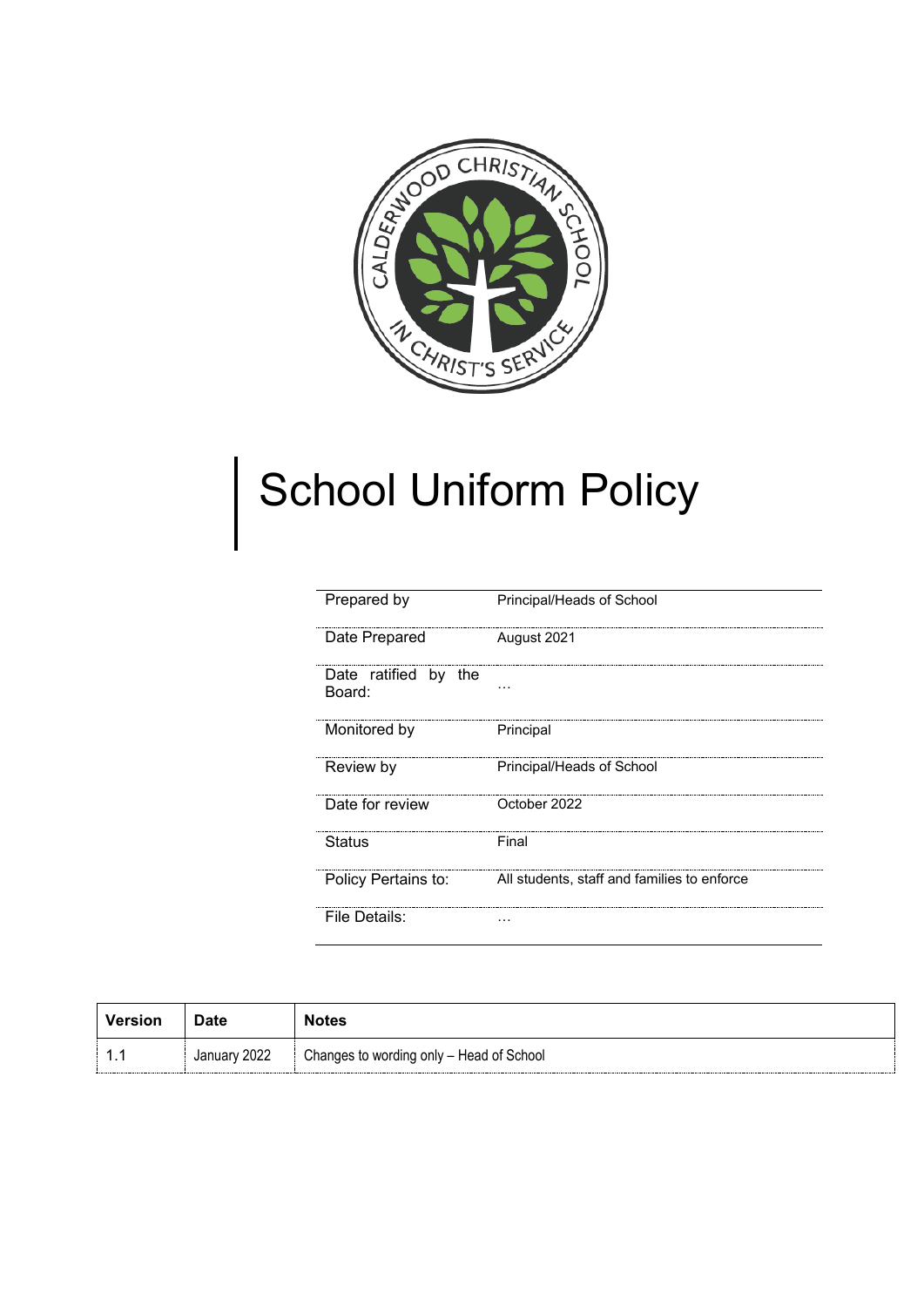# **Version History**

| <b>Version</b>                       | <b>Date</b>   | <b>Notes</b>                             |
|--------------------------------------|---------------|------------------------------------------|
|                                      | February 2020 | New Calderwood Christian School policy   |
|                                      | January 2022  | Changes to wording only - Head of School |
| <del>*************************</del> |               |                                          |

Calderwood Christian School Mission: In Christ's service to partner with parents in providing a quality Christian Education founded on the Word of God.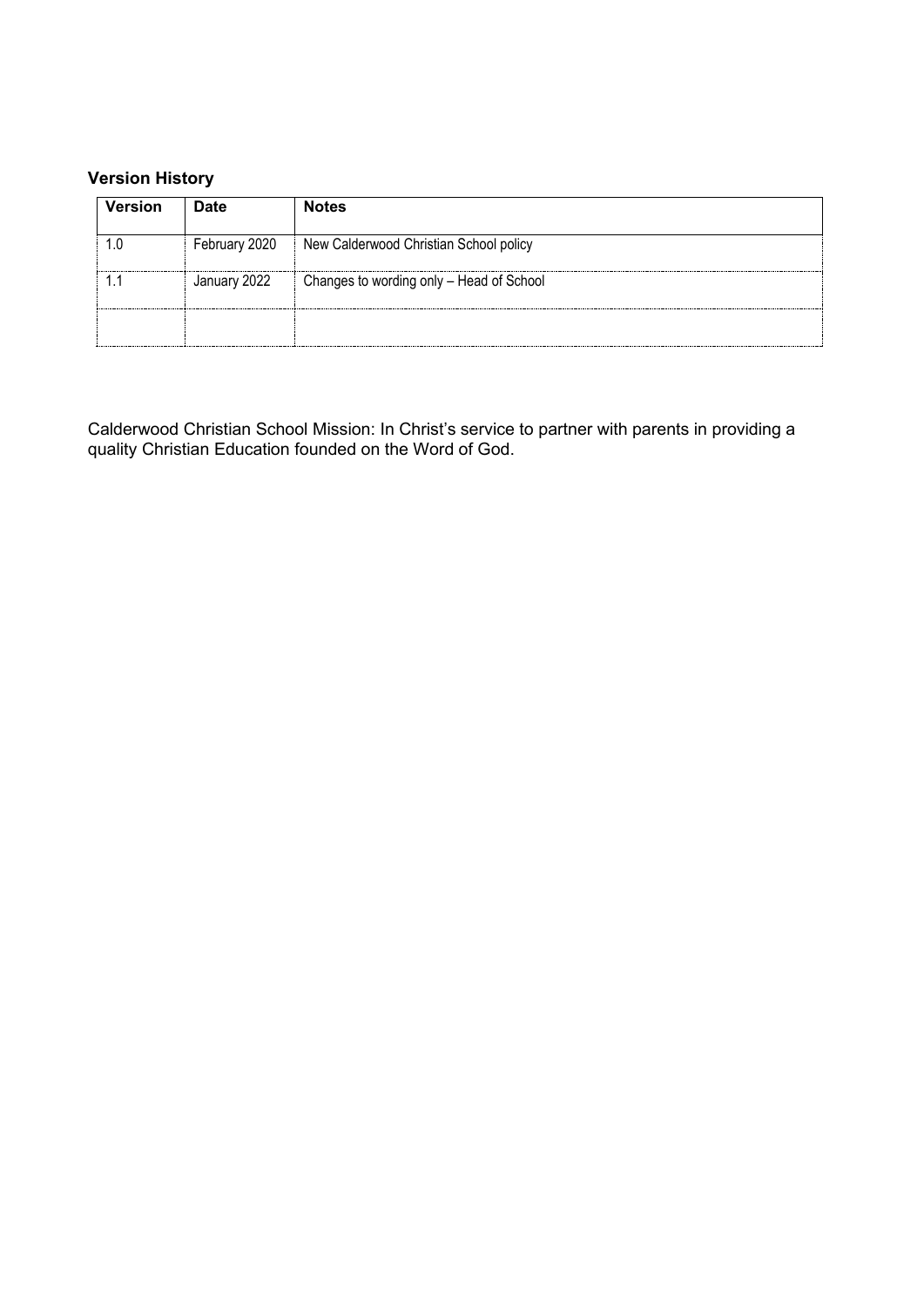# **Table of Contents**

|     | 1 PURPOSE OF THIS DOCUMENT | 4                      |
|-----|----------------------------|------------------------|
|     | 2 WHY HAVE A UNIFORM       | 4                      |
|     | 3 DRESS CODE               | $\boldsymbol{\Lambda}$ |
|     | 3.1 Jewellery              | 5                      |
| 3.2 | Makeup                     | 5                      |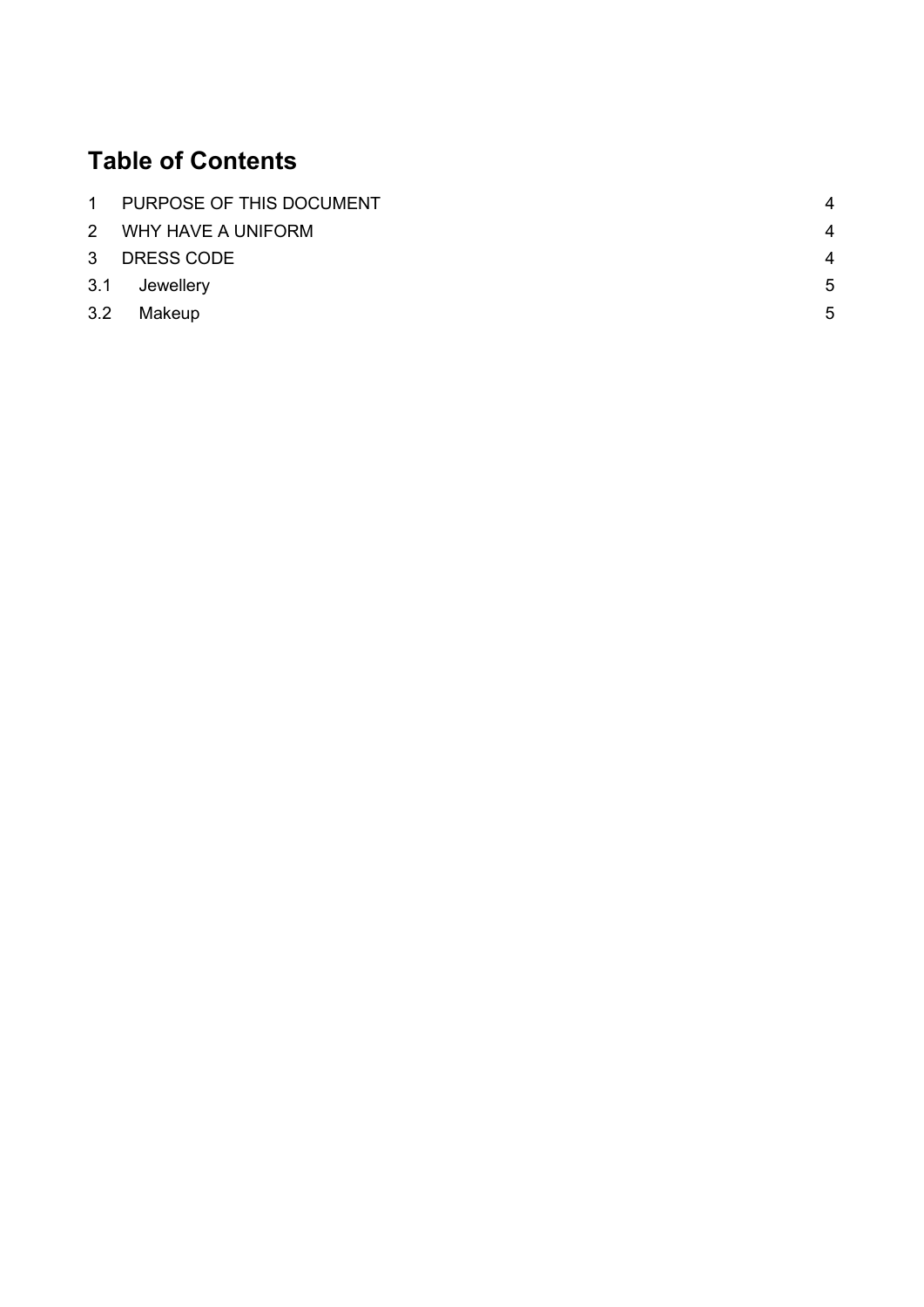#### <span id="page-3-0"></span>**1 PURPOSE OF THIS DOCUMENT**

This document explains the reasoning for a uniform and outlines the dress code for students at Calderwood Christian School.

#### <span id="page-3-1"></span>**2 WHY HAVE A UNIFORM**

- First and foremost, a uniform forms part of the hidden curriculum of a school. Along with the daily routines, Christian practices, and disciplines, wearing a uniform is educational.
- The essence of a school is not the building, the facilities, or the programs, it is the people. Uniforms invite students to invest in something far greater than themselves.
- Uniforms contribute to a strong sense of belonging to a reputable and culturally rich community.
- The practice of wearing a uniform teaches discipline by encouraging detailed attendance to a routine task that can be easily completed to a high level of accuracy and consistency.
- Encourages the child to take pride in their school.
- Prepares students for the many expectations, including presentation, and the high standards of the workplace.
- Minimises opportunities for bullying due to different clothing standards because of personal choice or financial capacity to purchase trending fashion.
- Removes the distraction from the essential purpose of being at school; academic, social, physical, and spiritual development.
- Ensures that students are distinguished by their God-given gifts, their talents, their desire to improve, their progress, their spiritual maturity, their service and so much more, rather than by their clothing, adornments, jewellery, or haircut.
- Contribute to the safety and wellbeing of students whilst they are not at school. The young person is quickly and easily recognised as a school student and belonging to Calderwood Christian School.
- The good name of Calderwood Christian School proceeds each child when they are in public venues, travelling on public transport or entering workplaces.

For the reasons outlined above, it is the policy of the school that parents provide the approved school uniform and ensure their children wear it every day in accordance with the Dress Code. That is, students are expected to wear their uniform completely and correctly at all times, including to and from school, on public transport and in public spaces. Students are encouraged to think that "If you have your uniform on, you are representing CCS".

## <span id="page-3-2"></span>**3 DRESS CODE**

The school has a standard uniform, which should be worn at all times in accordance with the following guidelines:

- 1) Parents should make every effort to provide the approved school uniform and ensure that their children wear it correctly and completely every day.
- 2) All uniform items should be neat, clean and in good repair.
- 3) Uniform items are not to be tight fitting, hems are to the knee.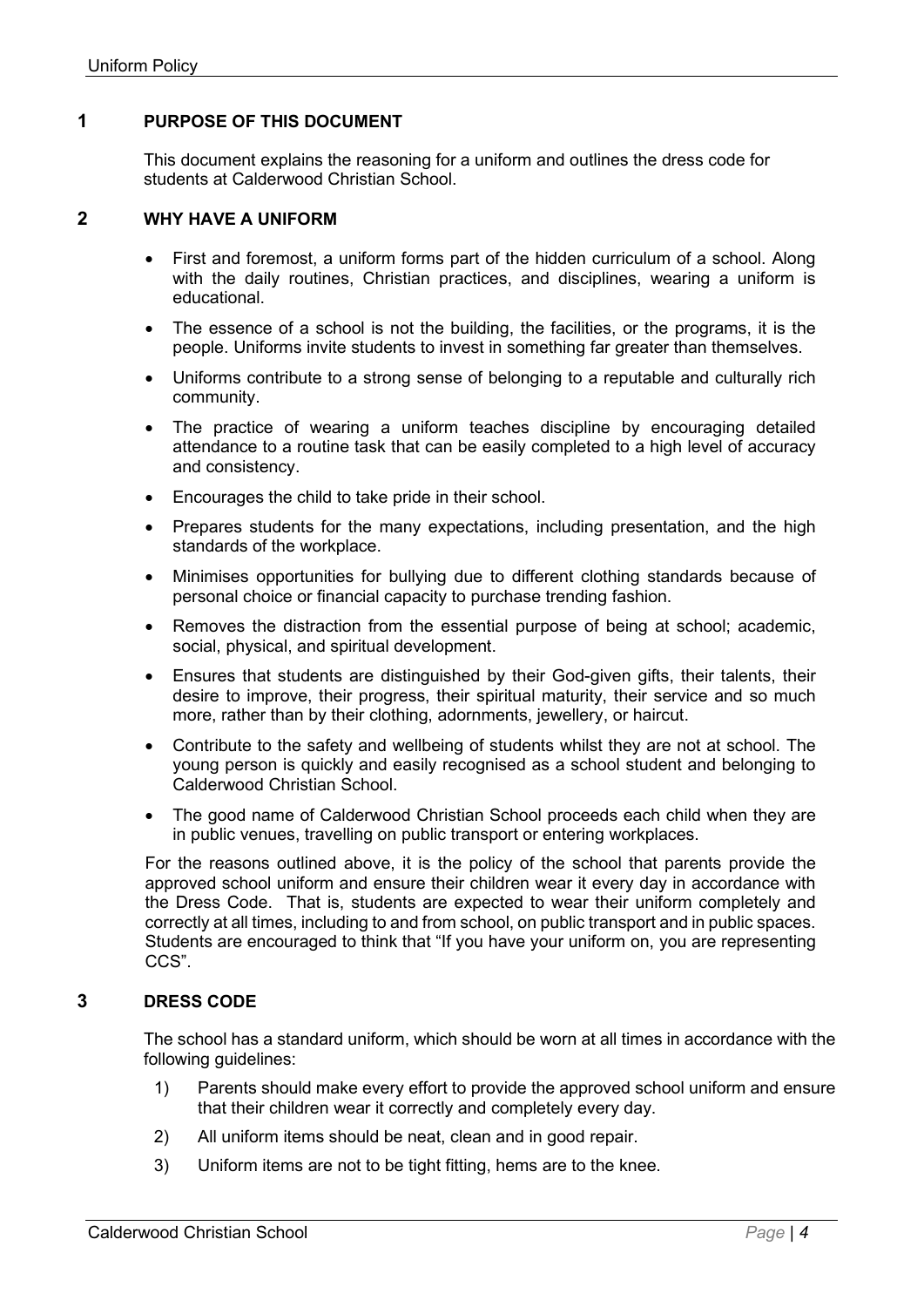- 4) Boys' white shirts are to be worn tucked in, except for when they are participating in sport and physical activity.
- 5) Ties are to be worn during Terms 2 and 3. When wearing a tie, the top button is to be buttoned up.
- 6) Students are permitted to wear their sports uniform all day on designated PE / Sport days.
- 7) Should any family have practical difficulties meeting this requirement, they should refer to the Head of School.
- 8) School hats are compulsory all year round.
- 9) Red jumpers are to be worn as the first layer against the cold.
- 10) Black Calderwood jackets may be worn as an additional layer over the red jumper in any term. Years 10-12 only, may wear the black Calderwood jacket as the sole layer against the cold. If any additional, non-uniform layers of clothing are needed, they are to be plain white and not extend beyond the uniform or shirt sleeve, i.e. extra clothing should not be visible.
- 11) Footwear must be in good repair and fastened securely on the foot. Refer to the CCS Parent Handbook for further detail.
- 12) Hairstyles must be conservative and natural in colour. Bold styles are not permitted. This includes hair that has been noticeably coloured. For public health and safety reasons, all students who choose to wear their hair longer than the bottom of the collar must have their hair tied back neatly using correct school hair accessories. Hair should not restrict a student's vision. All boys must be clean-shaven. Extreme haircuts, including razor lines, tracks, dreadlocks, sideburns and rats' tails are not permitted. Hair is not to be cut any shorter than #2. The School reserves the right to determine if a haircut is extreme. Students will be provided one week to visit a hairdresser to correct their hairstyle.
- 13) Tattoos are discouraged and must not be visible at any time (including sporting events);
- 14) Parents should make every effort to provide the approved school uniform and ensure that their children wear it every day. Should any family have practical difficulties meeting this requirement they are to contact the appropriate Head of School.

## <span id="page-4-0"></span>**3.1 Jewellery**

Students may wear a watch and a small signet ring. Please see the Mobile Phone and Smart Wearables Policy for more details regarding watches. Plain gold or silver studs (3-4 mm, no coloured stones), or plain gold or silver 'sleepers' may be worn. Earrings are to form a matching set. Only one to be worn in each ear. No other piercings are permitted. Year 11 and 12 students are permitted to wear clear piercing retainers. Necklaces and bracelets are not permitted. MedicAlert necklaces or bracelets are allowed. Religious symbols are not to be on display as jewellery; they may be attached to the inside of the uniform.

#### <span id="page-4-1"></span>**3.2 Makeup**

Fingernail polish and false fingernails are not to be worn. Middle Years students from Year 7-9 are not permitted to wear makeup. Years 10-12 girls may wear the following makeup in light, natural tones:

light foundation